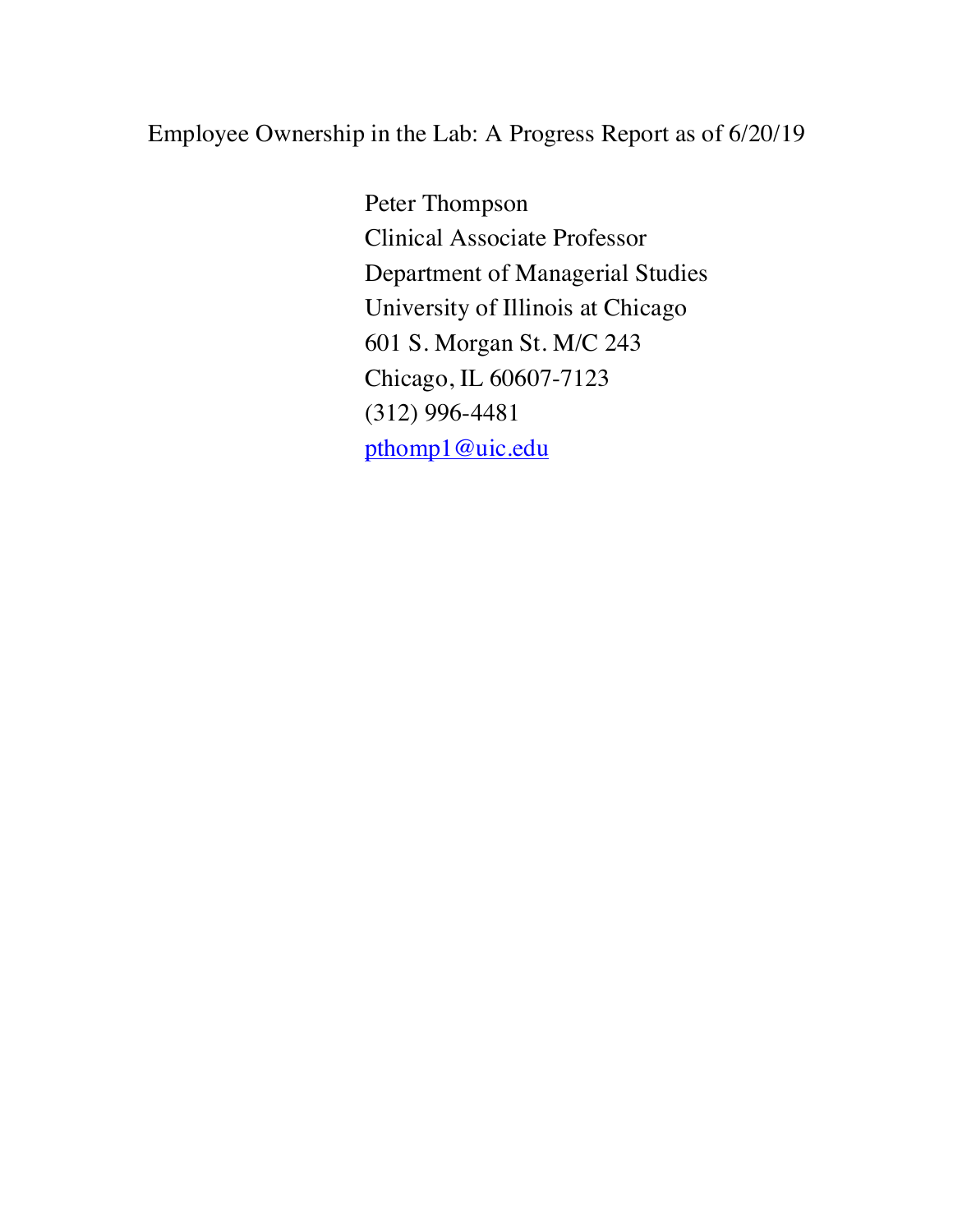### **BACKGROUND**

The first stage of "Employee Ownership in the Lab: A Multi-Level Study" (cf. "Progress Report – Edwards Fellowship" dated 17 June 2017) has morphed from a straightforward social science experiment (or behavioral economics experiment) into an ethnographic or qualitative study. This change has been necessitated by the difficult challenge of measuring *psychological ownership,* one of the two independent variables in the study.

A large number of studies confirm the claim that employee owned companies perform better, on average, than non-employee owned companies, as noted in last year's report to the Edwards Foundation, a claim that raises the question of "why?" A number of theories, well-documented in the literature, have been proposed to explain the performance phenomenon—including the theory that when employees perceive certain conditions as part of their employment, they may experience psychological ownership. The psychological ownership construct is theorized to encompass three components that may be present in the working experience: the ability to influence the object owned, the right to obtain information about the object owned, and the right to any return.

The object of this study is to create different ownership conditions in the laboratory for the purpose of testing whether psychological ownership is associated with collective performance. The reason for choosing a laboratory setting to test the theory is that in order to demonstrate causality i.e., the

 $[$ psychological ownership $\rightarrow$ group performance]

connection, it is necessary to obtain measures at two levels of analysis: the individual level (Level 1) and the collective level (Level 2). Thus, the psychological state of individuals must be measured *simultaneously* with group performance. Simultaneous measures taken in the field is a daunting organizational and financial challenge, requiring, as it were, observations taken from many companies in order to have enough variance in the Level 2 variable. Therefore, numerous laboratory groups substitute for a large number of companies.

## **PROGRESS TO DATE**

### **Pretest Stage**

Five treatments conditions were designed as described in the June 2017 report, consisting of Instructions to Participants, two questionnaires, and a form for recording individual and group performance on the task (making origami figure). Eight experimental sessions have been conducted at this writing, involving 33 participants.

| <b>Treatment Condition</b> | Description | <b>Rights</b>                                         | Number of<br>Subjects |
|----------------------------|-------------|-------------------------------------------------------|-----------------------|
| Non-Participative ESOP     |             | Stock, plus increase in   Feedback, ROI, No influence |                       |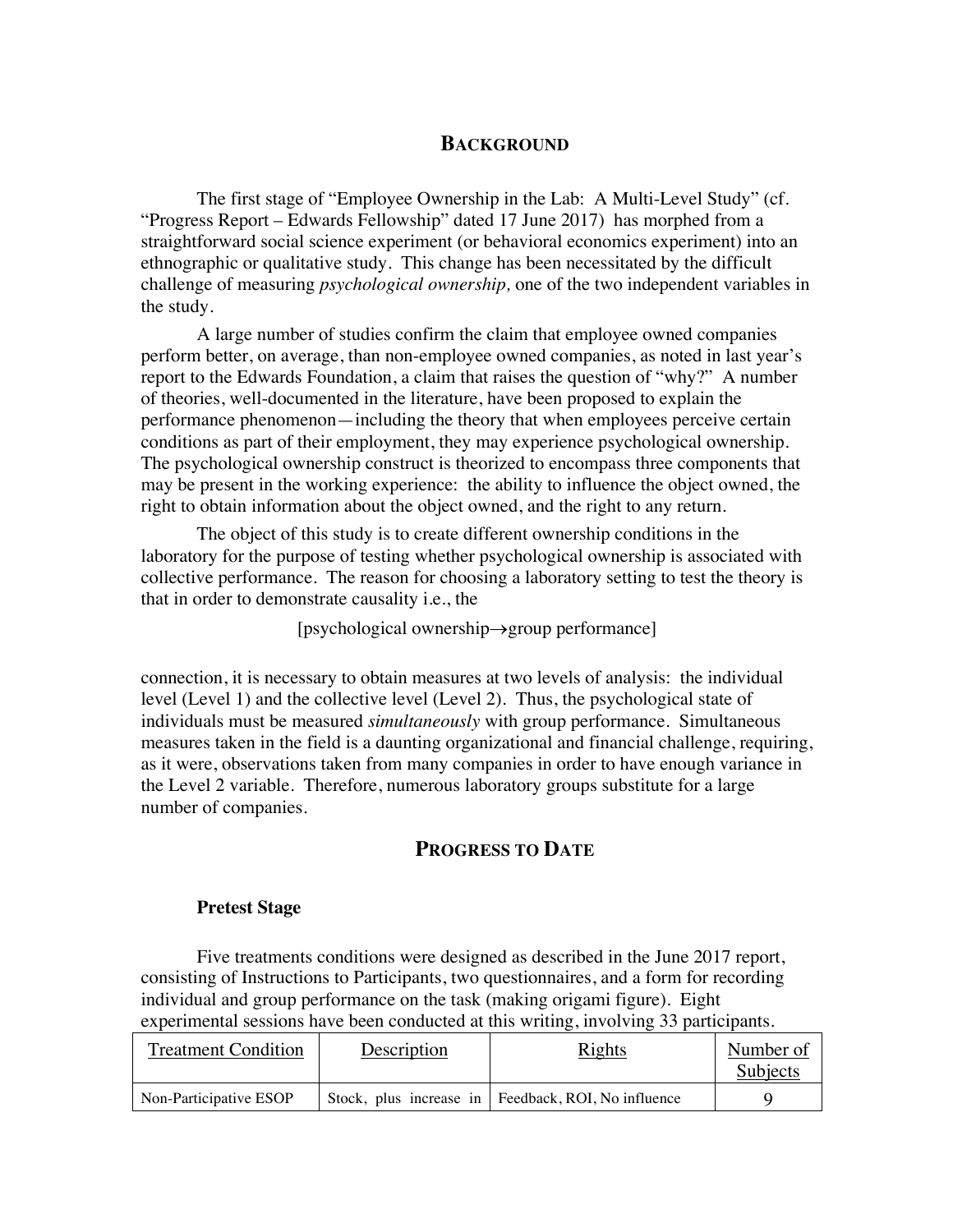|                         | stock value; ownership<br>is granted, no decision-<br>making                       |                                                              |    |
|-------------------------|------------------------------------------------------------------------------------|--------------------------------------------------------------|----|
| Participative ESOP      | stock value; ownership<br>granted, decide<br><sup>1</sup> S<br>product mix, volume | Stock, plus increase in   Feedback, ROI, Influence           | h  |
| Piece Rate              | Pay is fixed amount per<br>piece produced paid to<br>individuals, not group        | Feedback, no influence, no ROI,<br>return on <i>effort</i> , | 6  |
| Cooperative             | Ownership<br>be<br>must<br>purchased                                               | Feedback, ROI, Influence                                     |    |
| Straight Wage (Control) | Raises, no feedback, no<br>influence, no ROI                                       | None                                                         | 13 |
|                         |                                                                                    |                                                              | 33 |

The objective was similar to that of a naval shakedown cruise—to identify problems, errors, unexpected results—and generally to remove obstacles that would make the experimental experience ineffective in answering the research questions.

### **Students Love Experiments**

The first four sessions consisted of two in the Control condition, one in the Non-Participative ESOP condition, and one in the Piece Rate condition. The Level-1 (individual) responses from the total of 22 participants were surprising in that the participants' evaluations of their experience in all the sessions were markedly positive; that is, it appears that students love participating in laboratory experiments regardless of the treatment condition.

Perhaps the effort on the part of UIC faculty to teach the importance of working in groups and imparting group skills has disposed students to perform effectively without having to consciously think about the challenges of working in groups.

|                | Ownership                                                     |               |              |  |  |  |  |                      |                                        |
|----------------|---------------------------------------------------------------|---------------|--------------|--|--|--|--|----------------------|----------------------------------------|
| <b>O1</b>      | I was able to influence the group's<br>decision-making.       | Not at<br>All |              |  |  |  |  | 1 2 3 4 5 6 7 8 9 10 | To a<br>Very<br>Great<br><b>Extent</b> |
| O <sub>5</sub> | The experiment was fair to me.                                | Not at<br>All | $\mathbf{1}$ |  |  |  |  | 2 3 4 5 6 7 8 9 10   | To a<br><b>Very</b><br>Great<br>Extent |
| <b>O6</b>      | People in my group are supportive of<br>each other            | Not at<br>All |              |  |  |  |  | 1 2 3 4 5 6 7 8 9 10 | To a<br><b>Very</b><br>Great<br>Extent |
| $\Omega$       | I felt I had control over how we<br>made the origami figures. | Not at<br>All | $\mathbf{1}$ |  |  |  |  | 2 3 4 5 6 7 8 9 10   | To a<br><b>Very</b><br>Great<br>Extent |

Examples of post-test questionnaire items were: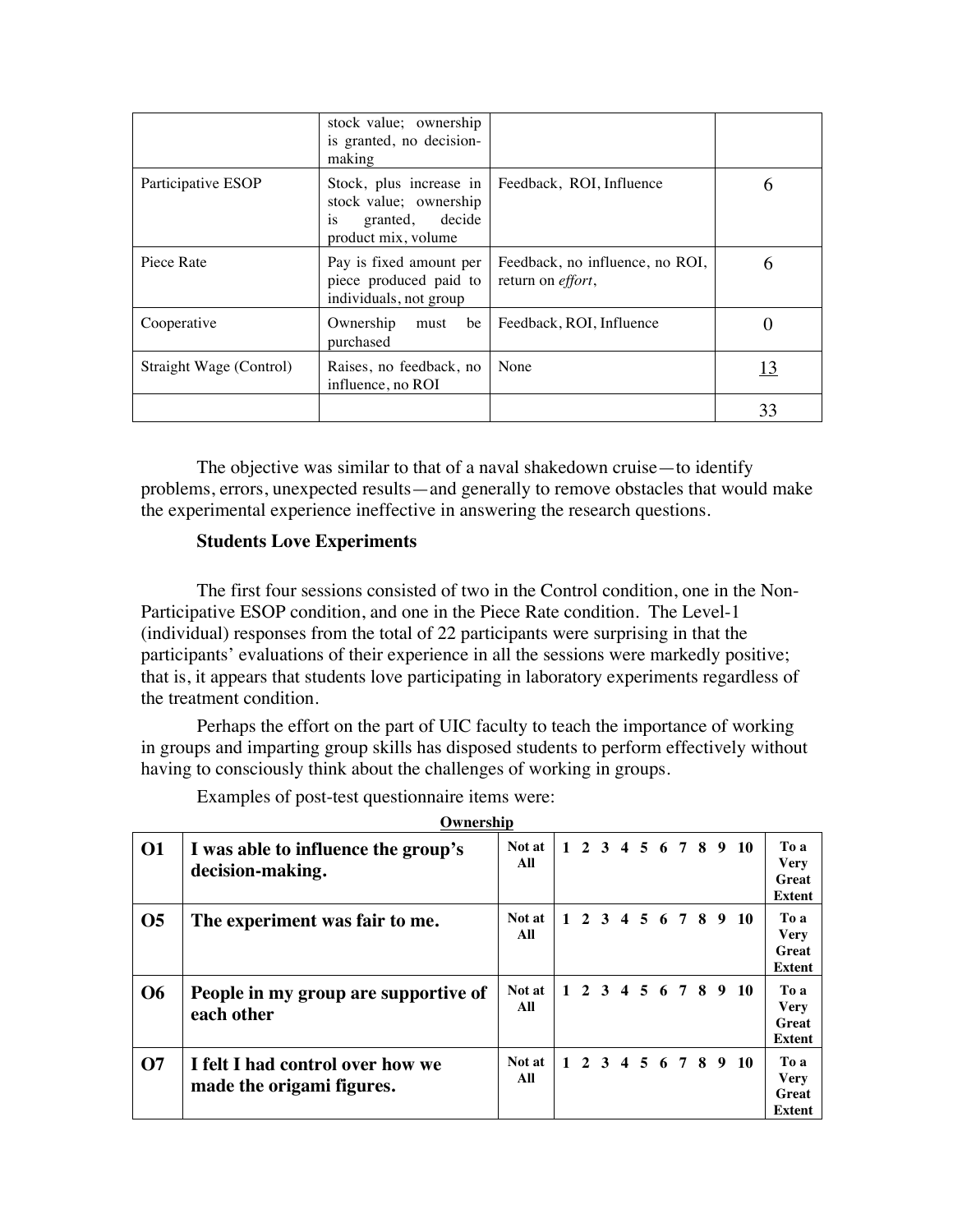| <b>O</b> <sup>9</sup> | I feel a very high degree of personal<br>ownership for this group. | Not at<br>All |  |  |  |  | 1 2 3 4 5 6 7 8 9 10 | To a<br><b>Very</b><br>Great<br><b>Extent</b> |
|-----------------------|--------------------------------------------------------------------|---------------|--|--|--|--|----------------------|-----------------------------------------------|
| 011                   | I had enough information to make<br>profitable decisions.          | Not at<br>All |  |  |  |  | 1 2 3 4 5 6 7 8 9 10 | To a<br><b>Very</b><br>Great<br><b>Extent</b> |
| <b>O12</b>            | My share of the compensation was<br>fair.                          | Not at<br>All |  |  |  |  | 1 2 3 4 5 6 7 8 9 10 | To a<br><b>Very</b><br>Great<br>Extent        |

### **Self-Efficacy/ Expectancy**

| <b>SE</b><br>$\vert$ 1  | The case material provided me with<br>the information I needed to succeed<br>in the simulation. | Not at<br>All |  |  |  |  | 12345678910          | To a<br><b>Very</b><br>Great<br><b>Extent</b>        |
|-------------------------|-------------------------------------------------------------------------------------------------|---------------|--|--|--|--|----------------------|------------------------------------------------------|
| <b>SE</b><br>$\sqrt{2}$ | Before the experiment, I was<br>experienced in making origami<br>figures.                       | Not at<br>All |  |  |  |  | 1 2 3 4 5 6 7 8 9 10 | To a<br><b>Very</b><br><b>Great</b><br><b>Extent</b> |

#### **Organizational Commitment**

| OC <sub>1</sub> | During the simulation, I was<br>committed to helping the group<br>achieve its goals. | Not at<br>All |  |  |  |  | 1 2 3 4 5 6 7 8 9 10 | To a<br><b>Very</b><br><b>Great</b><br>Extent |
|-----------------|--------------------------------------------------------------------------------------|---------------|--|--|--|--|----------------------|-----------------------------------------------|
| OC2             | I tried my best during this<br>simulation.                                           | Not at<br>All |  |  |  |  | 1 2 3 4 5 6 7 8 9 10 | To a<br><b>Very</b><br><b>Great</b><br>Extent |
| OC4             | I was able to influence others to<br>participate in the simulation                   | Not at<br>All |  |  |  |  | 1 2 3 4 5 6 7 8 9 10 | To a<br><b>Very</b><br>Great<br>Extent        |
|                 | OC6   I was able to help others make<br>better figures.                              | Not at<br>All |  |  |  |  | 1 2 3 4 5 6 7 8 9 10 | To a<br><b>Very</b><br>Great<br>Extent        |

#### **Affect**

|            | $\cdots$                                                    |               |  |  |  |  |                      |                                     |
|------------|-------------------------------------------------------------|---------------|--|--|--|--|----------------------|-------------------------------------|
| ${\bf F1}$ | I liked this simulation.                                    | Not at<br>All |  |  |  |  | 1 2 3 4 5 6 7 8 9 10 | To a Very<br>Great<br><b>Extent</b> |
| F2         | I enjoyed interacting with the<br>members in my team.       | Not at<br>All |  |  |  |  | 1 2 3 4 5 6 7 8 9 10 | To a Very<br>Great<br><b>Extent</b> |
| F3         | I am pleased with my performance<br>during this simulation. | Not at<br>All |  |  |  |  | 1 2 3 4 5 6 7 8 9 10 | To a Very<br>Great<br><b>Extent</b> |
| F5         | I am pleased by the outcome of this<br>simulation.          | Not at<br>All |  |  |  |  | 1 2 3 4 5 6 7 8 9 10 | To a Very<br>Great<br><b>Extent</b> |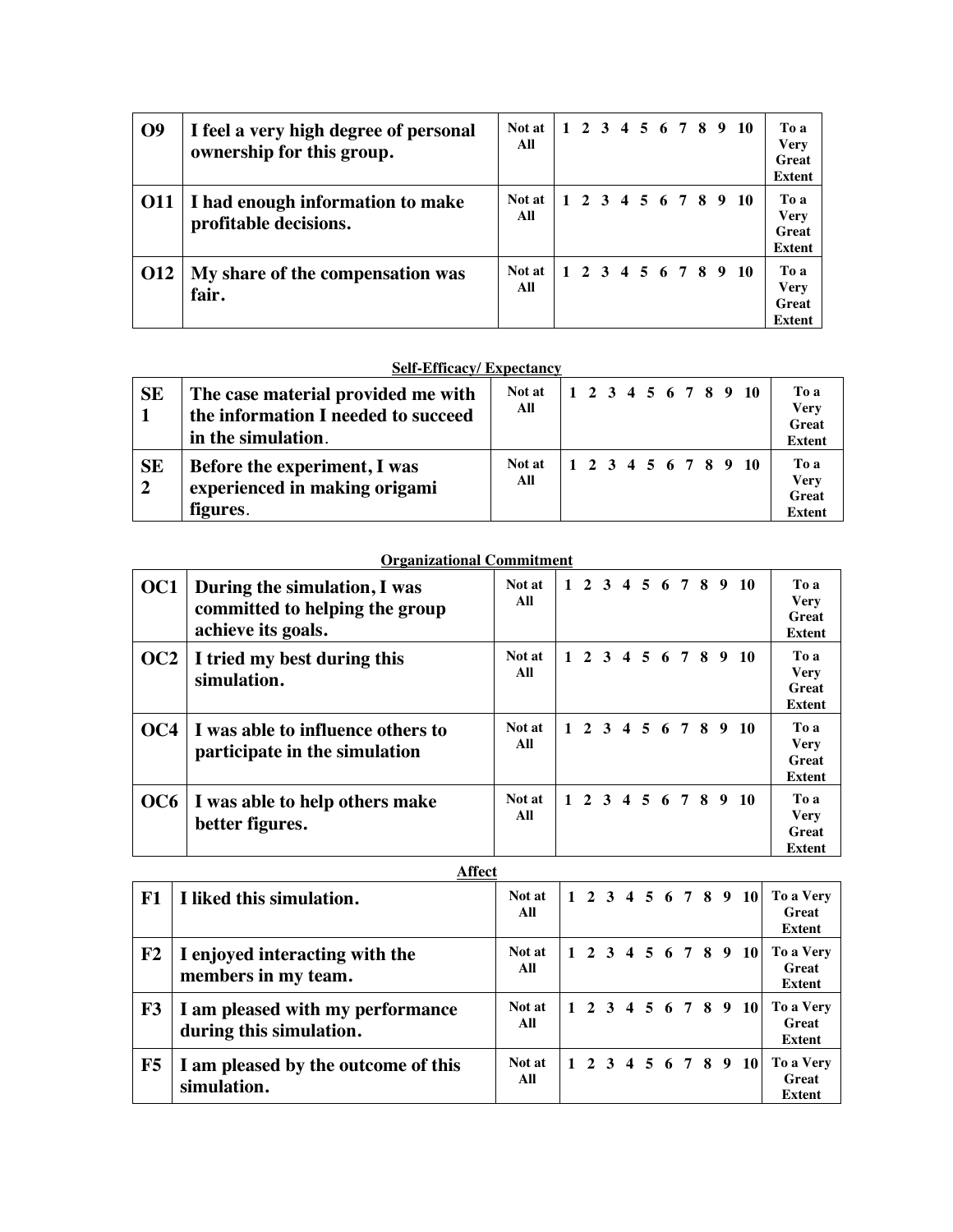|            | <b>Attitude</b>                                                |               |  |  |  |  |                      |                                  |
|------------|----------------------------------------------------------------|---------------|--|--|--|--|----------------------|----------------------------------|
| ${\bf F8}$ | I think simulations like this are<br>valuable.                 | Not at<br>All |  |  |  |  | 1 2 3 4 5 6 7 8 9 10 | To a Very<br><b>Great Extent</b> |
| <b>F9</b>  | I learned from this simulation.                                | Not at<br>All |  |  |  |  | 1 2 3 4 5 6 7 8 9 10 | To a Very<br><b>Great Extent</b> |
| <b>F10</b> | To what extent did group members<br>pressure you to work hard? | Not at<br>All |  |  |  |  | 1 2 3 4 5 6 7 8 9 10 | To a Very<br><b>Great Extent</b> |

| <b>Motivation</b> |  |
|-------------------|--|
|                   |  |

| $\mathbf{M}3$ | I would participate in a simulation<br>like this again, even if I don't get<br>paid. | Not at All |  |  |  |  | 1 2 3 4 5 6 7 8 9 10 | To a<br><b>Very</b><br>Great<br><b>Extent</b> |
|---------------|--------------------------------------------------------------------------------------|------------|--|--|--|--|----------------------|-----------------------------------------------|
| M5            | I was motivated by the chance to<br>earn money.                                      | Not at All |  |  |  |  | 1 2 3 4 5 6 7 8 9 10 | To a<br><b>Very</b><br>Great<br><b>Extent</b> |
| M6            | I was motivated by the chance to<br>have fun                                         | Not at All |  |  |  |  | 1 2 3 4 5 6 7 8 9 10 | To a<br><b>Very</b><br>Great<br><b>Extent</b> |

### **Behavior/Participation**

|    | <b>P1</b> I worked hard during this simulation.                 | Not at All   1 2 3 4 5 6 7 8 9 10 |  |  |  |  |                      | To a Very<br><b>Great Extent</b> |
|----|-----------------------------------------------------------------|-----------------------------------|--|--|--|--|----------------------|----------------------------------|
|    | <b>P5</b>   I participated in deciding which figures<br>to make | Not at All                        |  |  |  |  | 1 2 3 4 5 6 7 8 9 10 | To a Very<br><b>Great Extent</b> |
| P6 | I participated in deciding how many<br>figures to make.         | Not at All                        |  |  |  |  | 1 2 3 4 5 6 7 8 9 10 | To a Very<br><b>Great Extent</b> |

#### **Group Processes**

| G <sub>3</sub> | Morale in my group was high.                                                                | Not at All        |              |                  |   |                   |                 |   |   | 1 2 3 4 5 6 7 8 9 10 | To a Very<br><b>Great Extent</b> |
|----------------|---------------------------------------------------------------------------------------------|-------------------|--------------|------------------|---|-------------------|-----------------|---|---|----------------------|----------------------------------|
| G6             | <b>Team members cooperated with</b><br>each other.                                          | Not at All        |              | $2 \overline{3}$ |   | $4\quad 5\quad 6$ | $\overline{7}$  | 8 |   | 9 <sub>10</sub>      | To a Very<br><b>Great Extent</b> |
| G7             | Group members pressured each<br>other to work hard.                                         | Not at All        | $\mathbf{1}$ |                  |   |                   |                 |   |   | 2 3 4 5 6 7 8 9 10   | To a Very<br><b>Great Extent</b> |
| G8             | To what extent did group members<br>pressure each other to produce<br>good-quality figures? | Not at All        | $\mathbf{1}$ |                  |   |                   |                 |   |   | 2 3 4 5 6 7 8 9 10   | To a Very<br><b>Great Extent</b> |
| G14            | People in my group were supportive<br>of each other                                         | Not at All        |              |                  |   |                   |                 |   |   | 1 2 3 4 5 6 7 8 9 10 | To a Very<br><b>Great Extent</b> |
| G15            | My group's effectiveness was above<br>average.                                              | <b>Not at All</b> | $\mathbf{1}$ |                  |   |                   |                 |   |   | 2 3 4 5 6 7 8 9 10   | To a Very<br><b>Great Extent</b> |
| G16            | Everyone in my group was working<br>as hard as they could.                                  | Not at All        | $\mathbf{1}$ |                  |   |                   |                 |   |   | 2 3 4 5 6 7 8 9 10   | To a Very<br><b>Great Extent</b> |
| G17            | The group encouraged people to                                                              | Not at All        | 1            | $2 \overline{3}$ | 4 | 5                 | $7\phantom{.0}$ | 8 | 9 | <b>10</b>            | To a Very                        |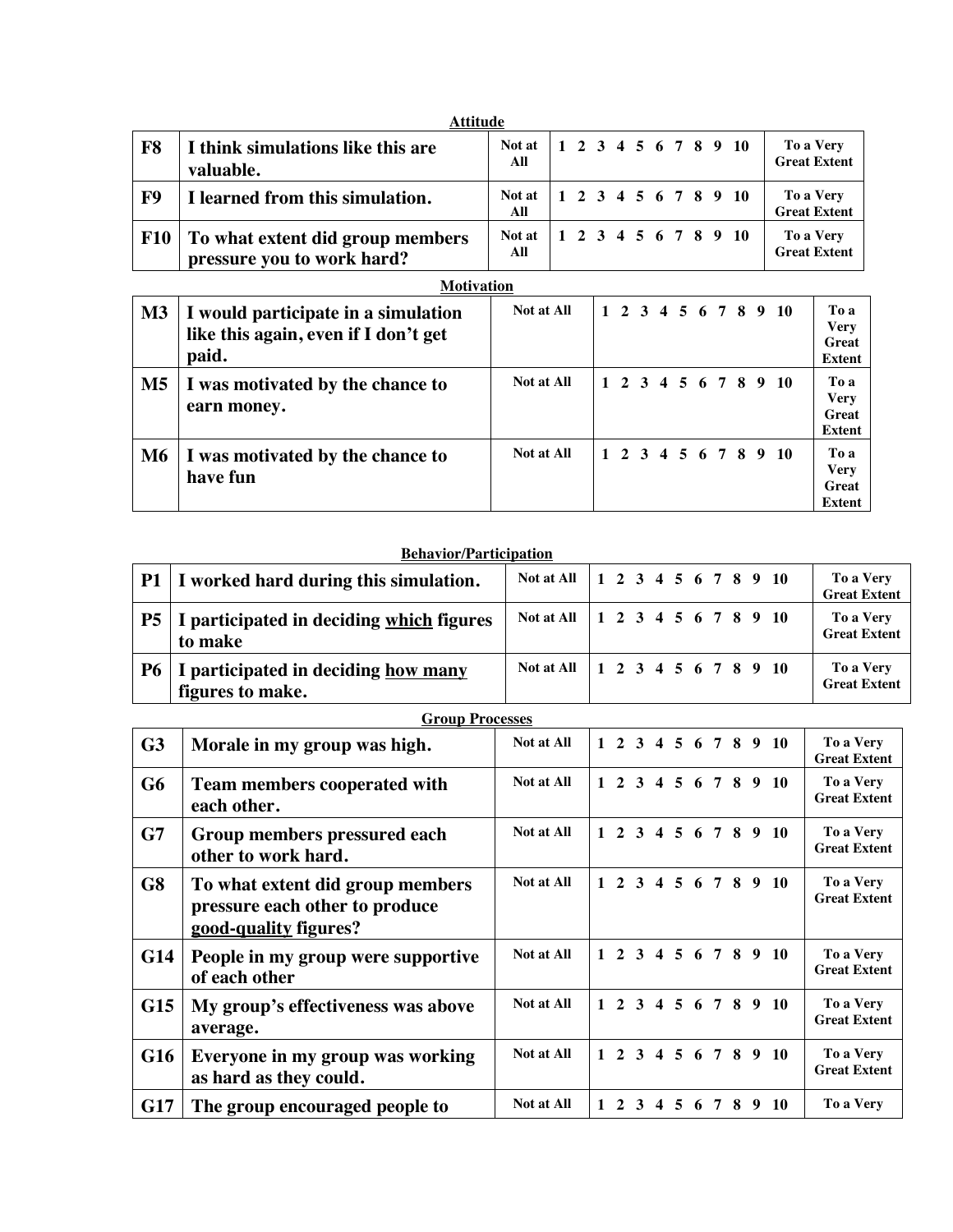| $\sim$ $\sim$ $\sim$ $\sim$ $\sim$<br>part<br>.<br>.<br>--- ---- |  | ∴roo*<br>™ten\ |
|------------------------------------------------------------------|--|----------------|
|                                                                  |  |                |

Items in the section in in the table labeled "Ownership" (in which the items are marked with an "O") were written to tap into the three components of psychological ownership, as follows:

| <b>Psychological Ownership</b> | Item $#$                        |
|--------------------------------|---------------------------------|
| Information                    | O11                             |
| Influence                      | O <sub>1</sub> , O <sub>7</sub> |
| Return                         | $\Omega$ 12                     |

Items in the other sections are exploratory; as additional sessions produce more data, scores on those items may be entered into a principal components analysis to determine if there may be other constructs that explain individual and group behavior.

Surprisingly—and with important implications for the success of the study answers from the participants were overwhelmingly positive; 8s, 9s, and 10s, for most the questions. Those results defy the logic of the theory—that is, how could boring dumb piece work or straight salary produce positive affect to the same degree as an experience involving mental effort, risk, and excess compensation? One possible answer is that all of the sessions were novel and entertaining regardless of the treatment condition, with the effect of producing positive psychological outcomes across the board. More study—and more participants—are required to clarify this question.

### **SOLVING THE PUZZLE OF EMPLOYEE OWNERSHIP**

Given those results, the focus of the study shifted from testing a theory using a casual questionnaire to discovering the psychological that account for the positive effect of employee ownership on firm performance. Thus, the task is constructing a set of questions that reveal those operative psychological states.

In earlier field studies in employee-owned companies (e.g., the work of Richard Long) workers' responses to questions regarding employee ownership clearly evinced satisfaction with employee ownership. Professor Long's work is regarded by many as a foundational contribution to the understanding of the positive relationship between employee ownership and employee satisfaction. Nonetheless, the questions he wrote pertain to employees working in a particular company, and so are not suitable for a laboratory study. Put another way, the laboratory experience is so unique that an instrument must be crafted specifically to fit its peculiarities.

The next step, therefore, was to make adjustments in light of this (unexpected) outcome. Consequently, I modified the wording of some of the items in the questionnaire to be more open-ended, hoping to capture participants' self-reported perceptions and feelings. Below are some examples of those modifications: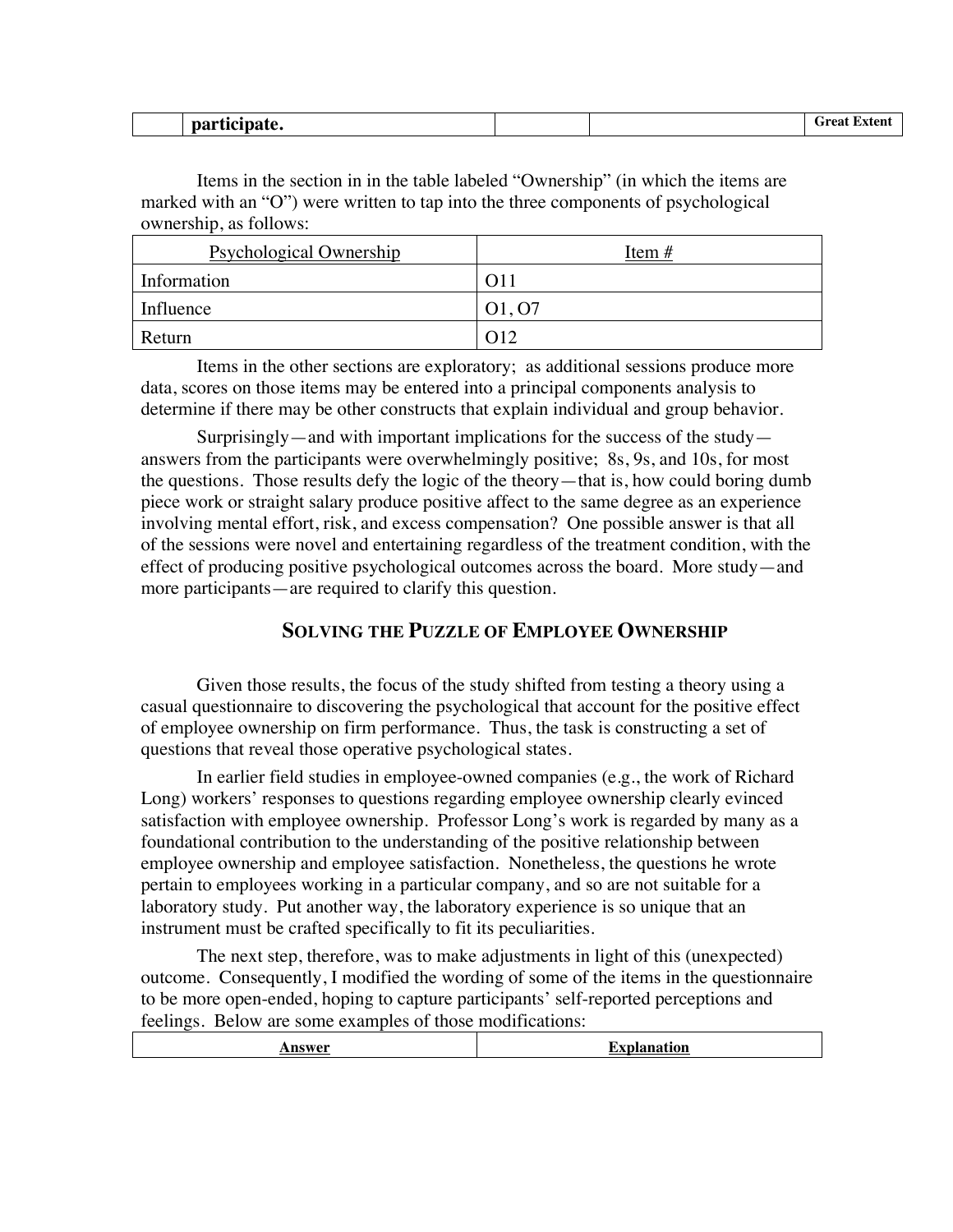| <b>Answer</b>                                                                        | <b>Explanation</b>                             |
|--------------------------------------------------------------------------------------|------------------------------------------------|
| Compared to other experience you had at UIC, did<br>you work hard?                   | Yes<br>N <sub>o</sub><br>Why or why not?       |
| Why or why not?                                                                      |                                                |
| How important was the money in determining<br>whether you worked hard or not?        |                                                |
| Very important because                                                               |                                                |
| Not very important because                                                           |                                                |
| The feelings I experienced during the simulation<br>include (circle all that apply): | Please explain and/or describe other emotions. |
| sad<br>bored<br>embarrassed<br>happy<br>angry                                        |                                                |
| pessimistic<br>creative<br>optimistic<br>frustrated                                  |                                                |
| hostile<br>depressed<br>impatient<br>anxious                                         |                                                |
| interested<br>entertained<br>judgmental<br>hopeful<br>resourceful<br>excited         |                                                |
| How much information do you feel you received<br>about your productivity?            | As a result I                                  |
| I received<br>too little                                                             |                                                |
| the right amount                                                                     |                                                |
| too much                                                                             |                                                |
| The best part of the simulation was                                                  |                                                |
| The worst part of the simulation was                                                 |                                                |
| In general, I prefer                                                                 | accordingly, during the simulation I felt      |
| working alone                                                                        |                                                |
| working in a group                                                                   |                                                |
| (insert number) people working in the<br>Of the<br>simulation with me,               |                                                |
| before the simulation began.<br>I knew $\frac{ }{ }$                                 |                                                |
| In your opinion, how realistic was the simulation?                                   |                                                |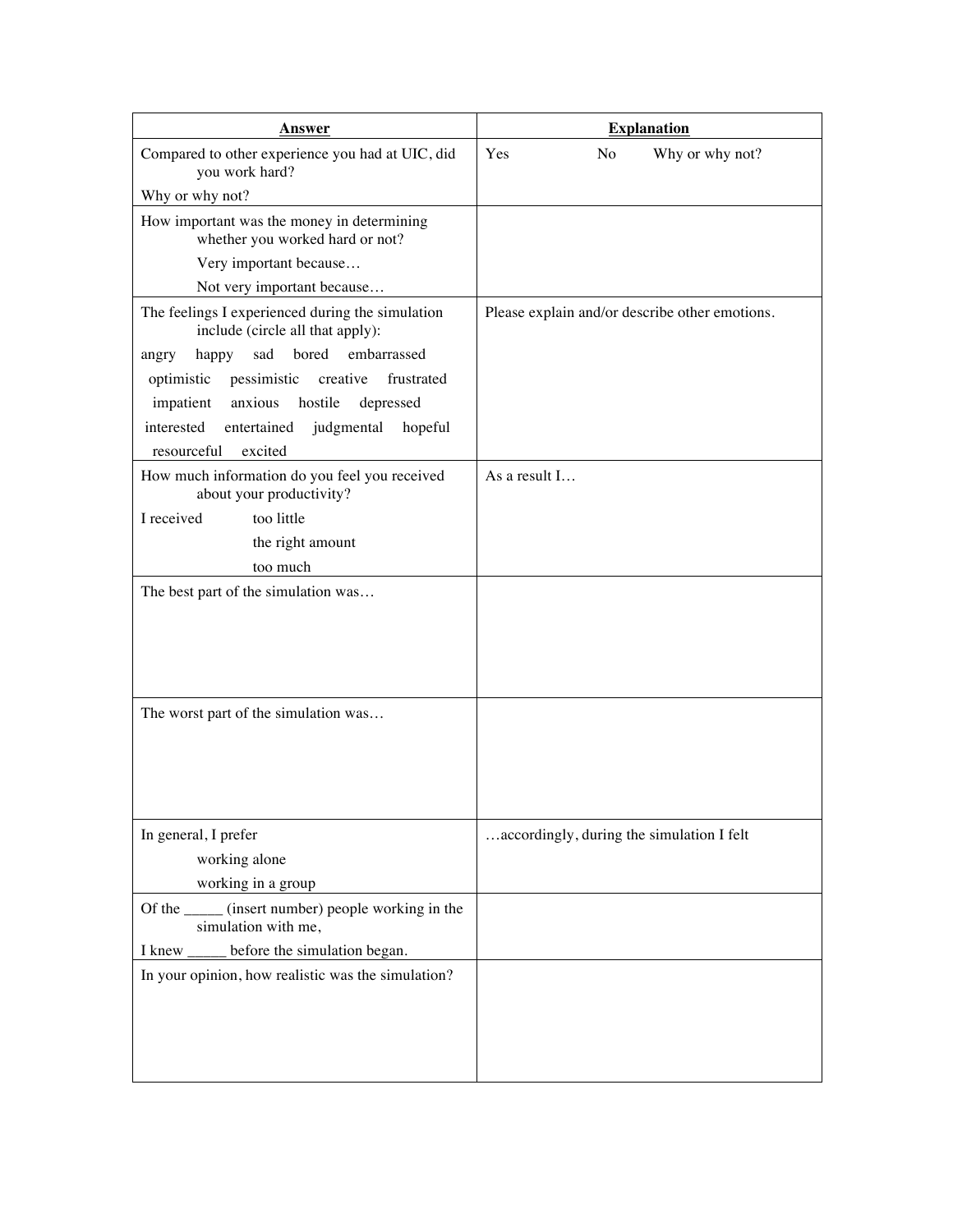| $\frac{1}{2}$ . The convergence of $\alpha$ priority to the example,                  |                                            |                    |  |
|---------------------------------------------------------------------------------------|--------------------------------------------|--------------------|--|
| Compared to other experience you had at UIC,                                          | Yes<br>No                                  |                    |  |
| did you work hard?                                                                    | Why or why not?                            |                    |  |
|                                                                                       |                                            |                    |  |
|                                                                                       |                                            |                    |  |
|                                                                                       |                                            |                    |  |
| How important was the money in determining                                            | Very important                             | Not very important |  |
| whether you worked hard or not?                                                       | because                                    | because            |  |
|                                                                                       |                                            |                    |  |
|                                                                                       |                                            |                    |  |
|                                                                                       |                                            |                    |  |
|                                                                                       |                                            |                    |  |
|                                                                                       |                                            |                    |  |
|                                                                                       |                                            |                    |  |
| The feelings I experienced during the simulation<br>include (circle all that apply):  | Please explain or describe other emotions. |                    |  |
| embarrassed<br>happy sad bored<br>angry                                               |                                            |                    |  |
| optimistic pessimistic creative frustrated                                            |                                            |                    |  |
| impatient anxious hostile depressed                                                   |                                            |                    |  |
| entertained judgmental hopeful<br>interested                                          |                                            |                    |  |
| resourceful<br>excited                                                                |                                            |                    |  |
| If this simulation were like a full-time job I<br>would feel (circle all that apply): | Please explain or describe other emotions. |                    |  |
| happy sad bored embarrassed<br>angry                                                  |                                            |                    |  |
| optimistic pessimistic creative<br>frustrated                                         |                                            |                    |  |
| impatient anxious hostile<br>depressed                                                |                                            |                    |  |
| interested<br>entertained judgmental hopeful                                          |                                            |                    |  |
| excited<br>resourceful                                                                |                                            |                    |  |
| How important were your emotions in                                                   |                                            |                    |  |
| motivating you to work hard - or not?                                                 |                                            |                    |  |
| Very important because                                                                |                                            |                    |  |
| Not very important because                                                            |                                            |                    |  |
| How much information do you feel you received                                         | As a result I                              |                    |  |
| about your productivity?                                                              |                                            |                    |  |
| I received<br>too little                                                              |                                            |                    |  |
| enough                                                                                |                                            |                    |  |
| too much                                                                              |                                            |                    |  |
| The instructions were                                                                 | As a result I                              |                    |  |
| too simple                                                                            |                                            |                    |  |
| about right                                                                           |                                            |                    |  |
|                                                                                       |                                            |                    |  |
| too complicated                                                                       |                                            |                    |  |
|                                                                                       |                                            |                    |  |

I also added some open-ended questions in order to capture perceptions and feelings I hadn't thought of *a priori*. For example,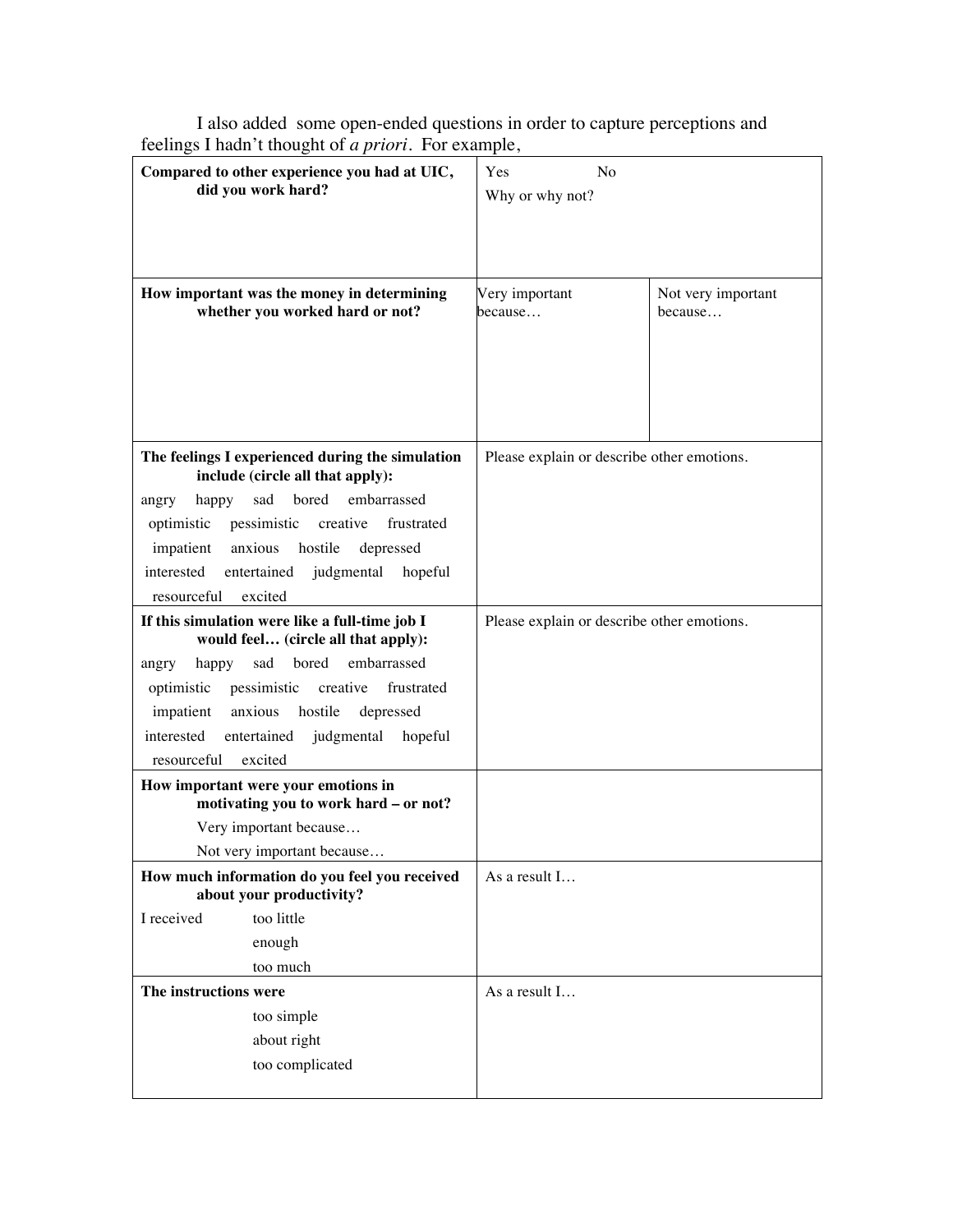| The best part of the simulation was  |  |
|--------------------------------------|--|
|                                      |  |
|                                      |  |
|                                      |  |
| The worst part of the simulation was |  |
|                                      |  |
|                                      |  |
|                                      |  |

### **Very Preliminary Results**

The experimental sessions have produced some data, yet it must be emphasized that they are *very* preliminary, much as a golfer would view his/her practice rounds before a tournament.

*Baseline productivity.* The first important quantity is the number of origami figures the average person can produce in 20 minutes. The first round (of three rounds) is identical for each of the treatments; this figure sets the baseline for comparing productivity across treatments and over time. At this point in the study baseline average per person productivity has been:

| <b>Number of Participants</b> | <b>Number of Figures</b><br><b>Made in Round 1</b> | Average |
|-------------------------------|----------------------------------------------------|---------|
| דר                            |                                                    |         |

*Practice.* The next question is: does productivity change over time? Is it different according to treatment, or pretty much the same throughout the three rounds?

| Round | <b>Per Person Average Production</b> |
|-------|--------------------------------------|
|       | 14.0                                 |
|       | 18.6                                 |
|       | 22 A                                 |

As might be reasonably expected, productivity increases with practice, but that is an uninteresting result. The more interesting question is whether *quality* changes over time, and if it does, does that rate of change differ with respect to the treatment group?

*Quality*. In each session quality was judged by a research assistant (RA) who was seated in a room apart from the participants. When each of the 20 minute sessions was up, the PI collected the origami figures and brought them to the RA, who then sorted them according to quality, and counted them. The data shown in Table 1, summarizing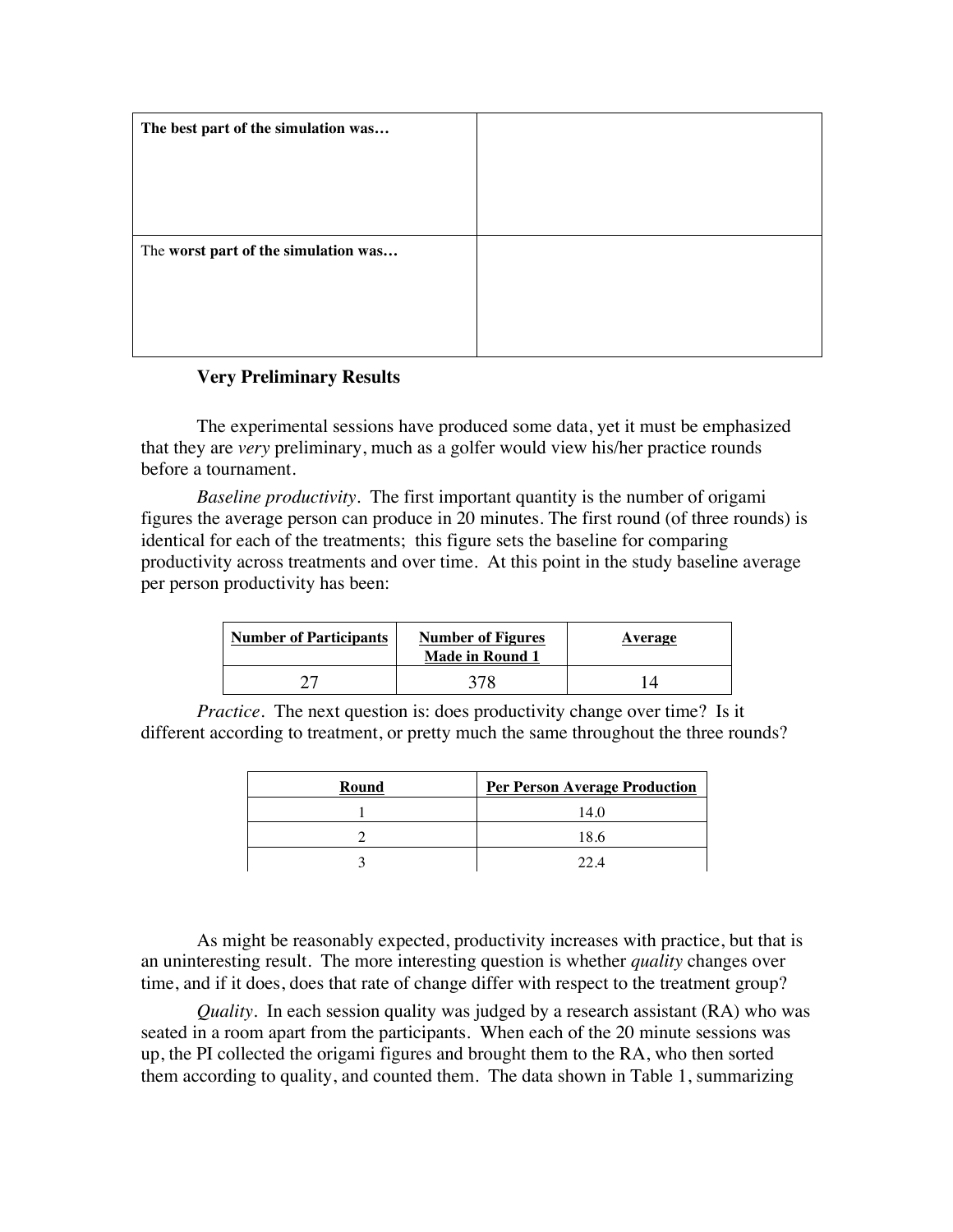the results of the experiment so far, are *averages,* not absolute quantities, so as better to compare the differences between groups that were of different sizes.

#### **Table 1**

| Treatment                              | <b>Excellent</b> | Acceptable | Unacceptable | Average |
|----------------------------------------|------------------|------------|--------------|---------|
| <b>Ownership with Participation</b>    | 8.0              | 40.0       |              | 59.0    |
| <b>Ownership without Participation</b> | 8.5              | 20.4       | 7.9          | 36.8    |
| <b>Piece Rate</b>                      | 7.8              | 30.8       | 40.5         |         |
| <b>No Ownership (Control)</b>          |                  | 25.2       | 24.6         |         |

### Per Person Number of Figures  $\times$  Quality  $\times$  Treatment

The first finding is that, unexpectedly, productivity and quality in the control condition were high. One might expect that a simple, repetitive task like making figures would bore the participants, yet it is possible that competitive, eager-to-learn students would find something engaging and entertaining in a laboratory experiment. Better than studying for an exam!

Detailed analyses of participants' responses to the questionnaires may illuminate the inner workings of the control groups and could help explain this surprising result. It will be interesting to see if this outcome holds up as more experimental sessions are executed.

The second finding is that the experimental results are consistent with field research suggesting that employee ownership *per se* is not sufficient to increase productivity.

Third, one would expect that employee ownership combined with a participative management style—as predicted in field studies—would be the most productive, yet here that is not the case.

Fourth, although productivity is lower than expected, *quality* in both ownership conditions is dramatically higher than in either the piece rate groups or the control groups. (Keep in mind that the research assistants did not know which treatment group they were judging, thus reducing if not eliminating the possibility of bias.) This result—if it holds up under further testing—suggests that ownership does have an effect on collective performance.

Fifth, although the frequency of excellent origami figures in the two ownership groups is lower than the control group (!), the frequency of unacceptable figures is dramatically lower. Thus, these data strongly suggest that although raw productivity is lower, *useable* output is much higher. The predominance of quality is clearly associated with ownership in these laboratory experiments. (See Table 2.)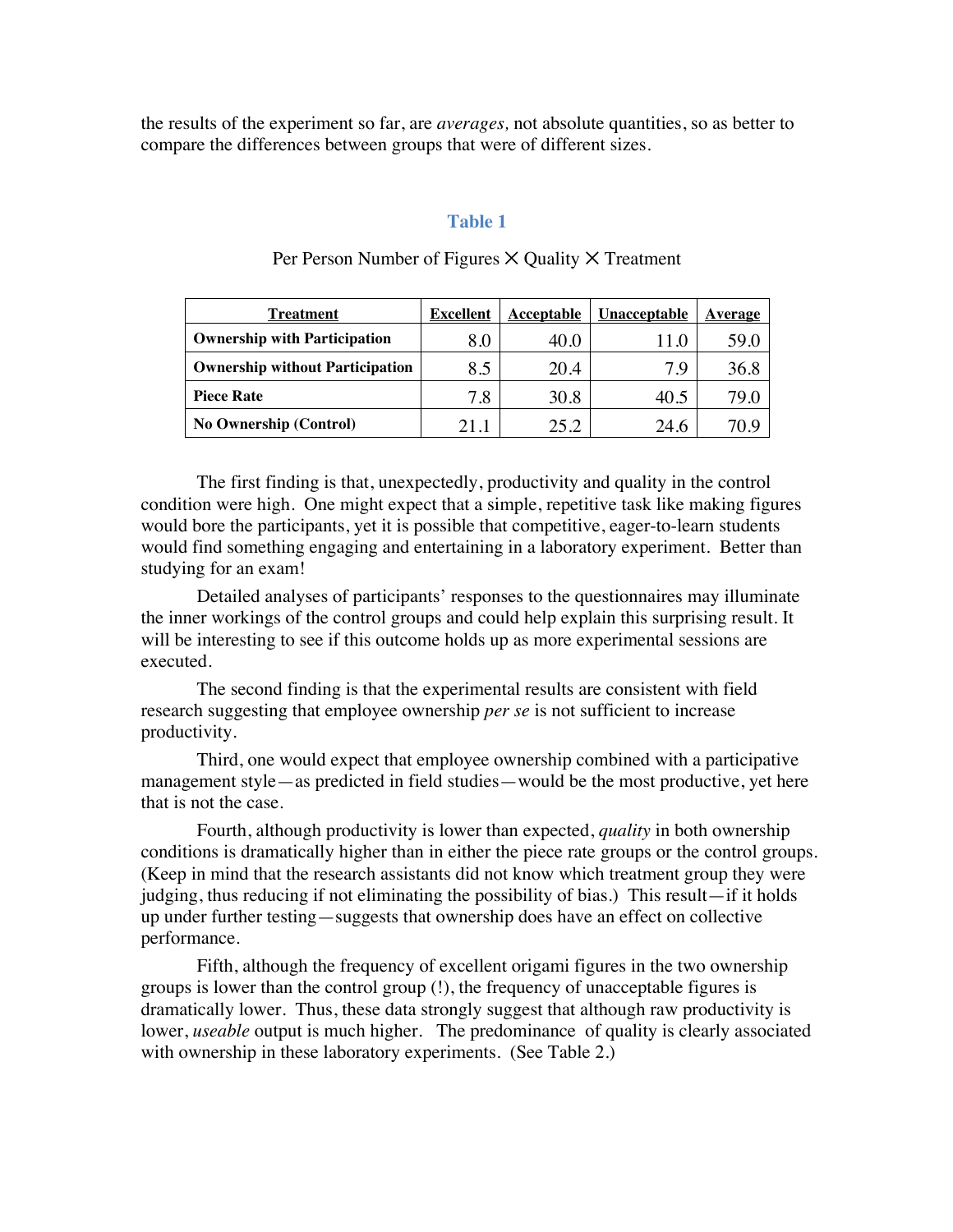### **Table 2**

| (Percentages)                          |                  |            |              |              |  |  |  |
|----------------------------------------|------------------|------------|--------------|--------------|--|--|--|
| <b>Treatment</b>                       | <b>Excellent</b> | Acceptable | Unacceptable | <b>Total</b> |  |  |  |
| <b>Ownership with Participation</b>    | 13.6             | 67.8       | 18.6         | 00.0         |  |  |  |
| <b>Ownership without Participation</b> | 23.1             | 55.4       | 21.5         | 00.0         |  |  |  |
| <b>Piece Rate</b>                      | 9.9              | 39.0       | 51.          |              |  |  |  |
| <b>No Ownership (Control)</b>          | 29.8             | 35.5       | 34.7         |              |  |  |  |

#### Per Person Number of Figures  $\times$  Quality  $\times$  Treatment

Table 2 suggests that ownership results in lower quantities, but better quality: useable output (excellent  $+$  acceptable) is approximately 80% of the total, in the two ownership conditions, whereas in the other two conditions, scrap is equal to a third or even half of production.

The behavior of the groups in the two ownership treatments might be explained by a heightened sense of caution among the participants. Knowing that they would suffer a financial penalty for poor performance, they adopted quality as their goal rather than quantity. This, and other suppositions will become clearer as more data are collected and the Level-1 (i.e., individual) data are analyzed.

And, the performance of the control groups is again surprising in that almost thirty percent of their output was judged Excellent. In practical terms, this could mean that although an employee-owned firm might produce fewer widgets than a conventionally owned firm, a lower scrap rate could translate into higher profitability. This requires further exploration.

Another question is whether changes in quality differ according to treatment. That is: Does quality go up or down over time depending upon whether the enterprise is employee owned or not? This question could be answered by the data in Table 3, yet we will leave this and other questions unanswered until enough data are gathered to subject the findings to statistical analysis.

#### **Table 3**

Average Production  $\times$  Treatment  $\times$  Quality  $\times$  Round

| Treatment                              | Round 1 | Round 2 | Round 3 |  |
|----------------------------------------|---------|---------|---------|--|
| <b>Ownership with Participation</b>    |         |         |         |  |
| Excellent                              | 2.5     | 1.0     | 4.5     |  |
| Acceptable                             | 8.0     | 15.0    | 14.5    |  |
| Unacceptable                           | 6.0     | 4.0     | .U      |  |
| <b>Ownership without Participation</b> |         |         |         |  |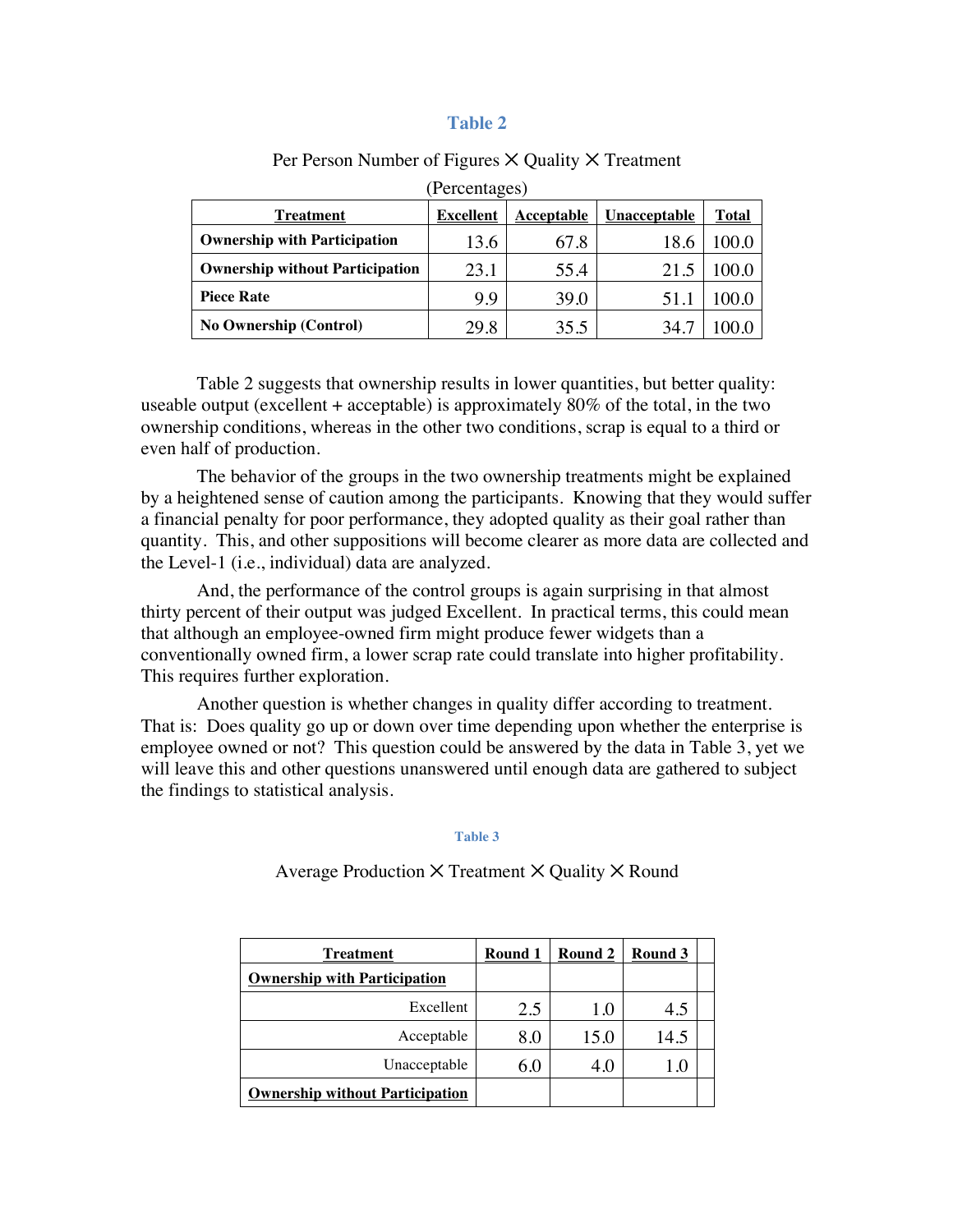| Excellent                     | 2.7  | 6.5  | 10.5 |  |
|-------------------------------|------|------|------|--|
| Acceptable                    | 26   | 24.9 | 27.1 |  |
| Unacceptable                  | 16.6 | 7.7  | 14.2 |  |
| <b>Piece Rate</b>             |      |      |      |  |
| Excellent                     | 2.5  | 4.0  | 1.3  |  |
| Acceptable                    | 2.0  | 9.3  | 12.0 |  |
| Unacceptable                  | 4.5  | 15.8 | 20.5 |  |
| <b>No Ownership (Control)</b> |      |      |      |  |
| <b>Excellent</b>              | 12   | 14.7 | 19.4 |  |
| Acceptable                    | 9.5  | 19.8 | 21.8 |  |
| Unacceptable                  | 12.9 | 16.9 | 18.2 |  |

### **LOOKING FORWARD**

### **The Importance of Multi-Level Observations**

Abundant empirical evidence supports the claim that, on average, employee owned companies perform better than their counterparts; further, there is equally convincing evidence supporting the claim that individuals' psychological states in employee owned companies are more auspicious than in firms that are not owned by their employees. Taken together, one might reasonably conclude that positive psychological states are associated with firm performance; nonetheless such a relationship has not be rigorously *proven*.

To show causation—or at a minimum, *correlation*—one must measure firm performance *and* individuals' psychological states—two levels—*simultaneously*. Hence, the design of this study is reflected in its title, "a multi-level study."

### **Level-2 Observations**

The Level-2 data from the experimental sessions suggest that collective performance in a laboratory approximation of employee ownership is different from nonownership conditions. Yet, because the number of observations is small, one might not place a high degree of confidence in this result. Accordingly, additional sessions are required to increase the degree of confidence.

#### **Level-1 Observations**

The challenge at this point is to collect enough empirical data to identify those psychological states—whatever they may be and whether they be termed *psychological ownership* or not—that vary under different ownership and non-ownership conditions.